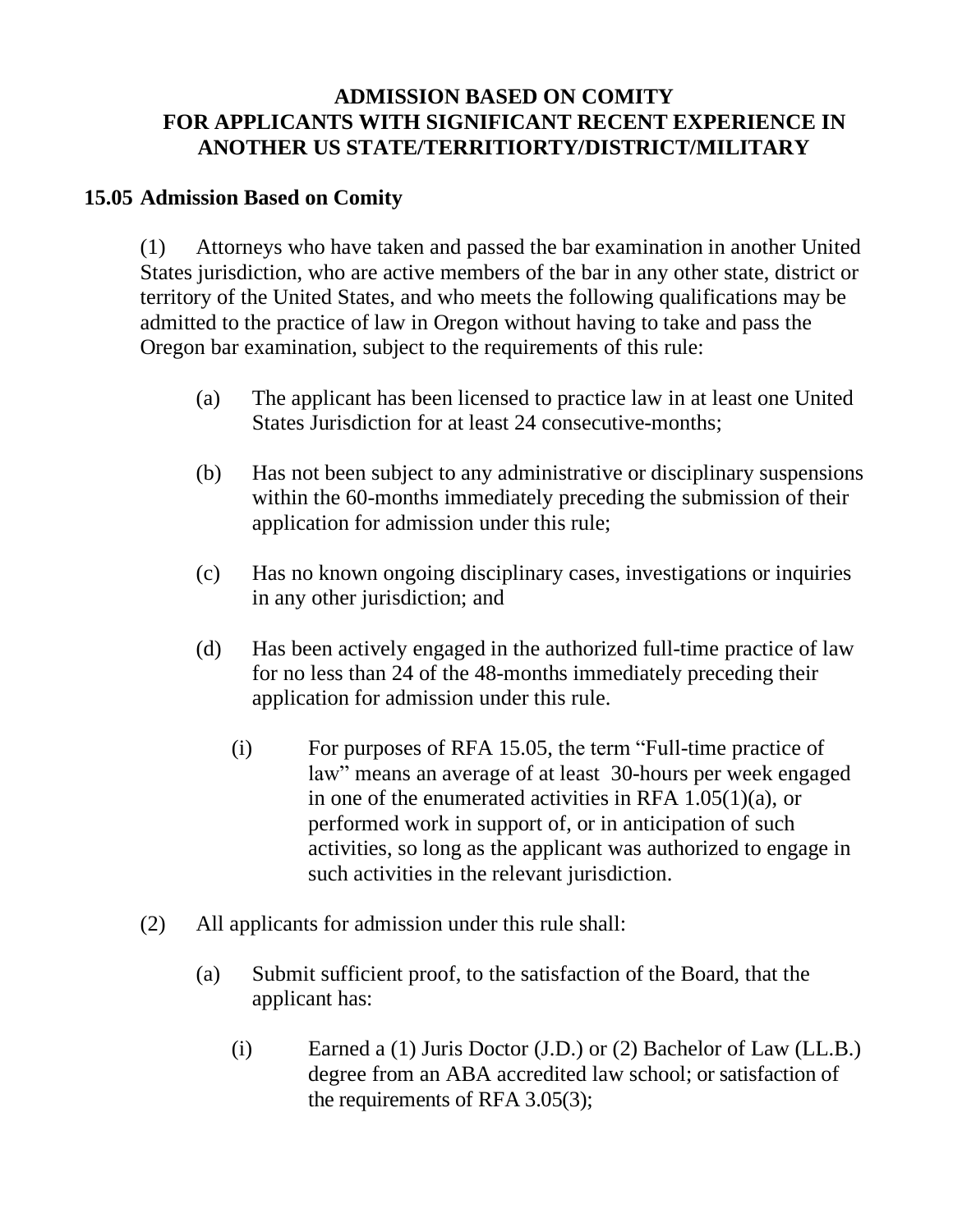- (ii) Passed a bar examination in another state, commonwealth, district or territory of the United States of America;
- (iii) Been admitted to the practice of law in at least one other state, commonwealth, district or territory of the United States of America;
- (iv) Current active membership to the practice of law in the highest court of at least one other state, commonwealth, district or territory of the United States of America; and
- (v) Been engaged in the authorized full-time practice of law for a minimum of 24-months out of the 48-months immediately preceding the date that the applicant submits their application for admission as a lawyer in another state in which they were authorized to practice law, or in a state that does not presently prohibit the type of practice of law that was conducted by the applicant in said state.
- (b) Possess the good moral character and fitness required of all other applicants for admission to practice law in Oregon;
- (c) Complete such applications and submit such other information as may be required by the Board and the Court within six months of the date of filing the application; and
- (d) Pay such application fees and costs as may be established by the Board and the Court for applicants under this rule.
- (3) The character and fitness of applicants under this rule shall be reviewed under the procedures set forth in ORS 9.220 and Admission RFAs 6.05, 6.10, 6.15, and 9.05 to 9.60.
- (4) All applicants admitted to practice law pursuant to this rule shall complete and certify prior to admission under this rule that he or she has attended at least fifteen hours of continuing legal education on Oregon practice and procedure and ethics requirements as regulated and approved by the Board. Applicants must attend and complete the required continuing legal education hours any time between six (6) months prior to and six (6) months after the filing of an application.